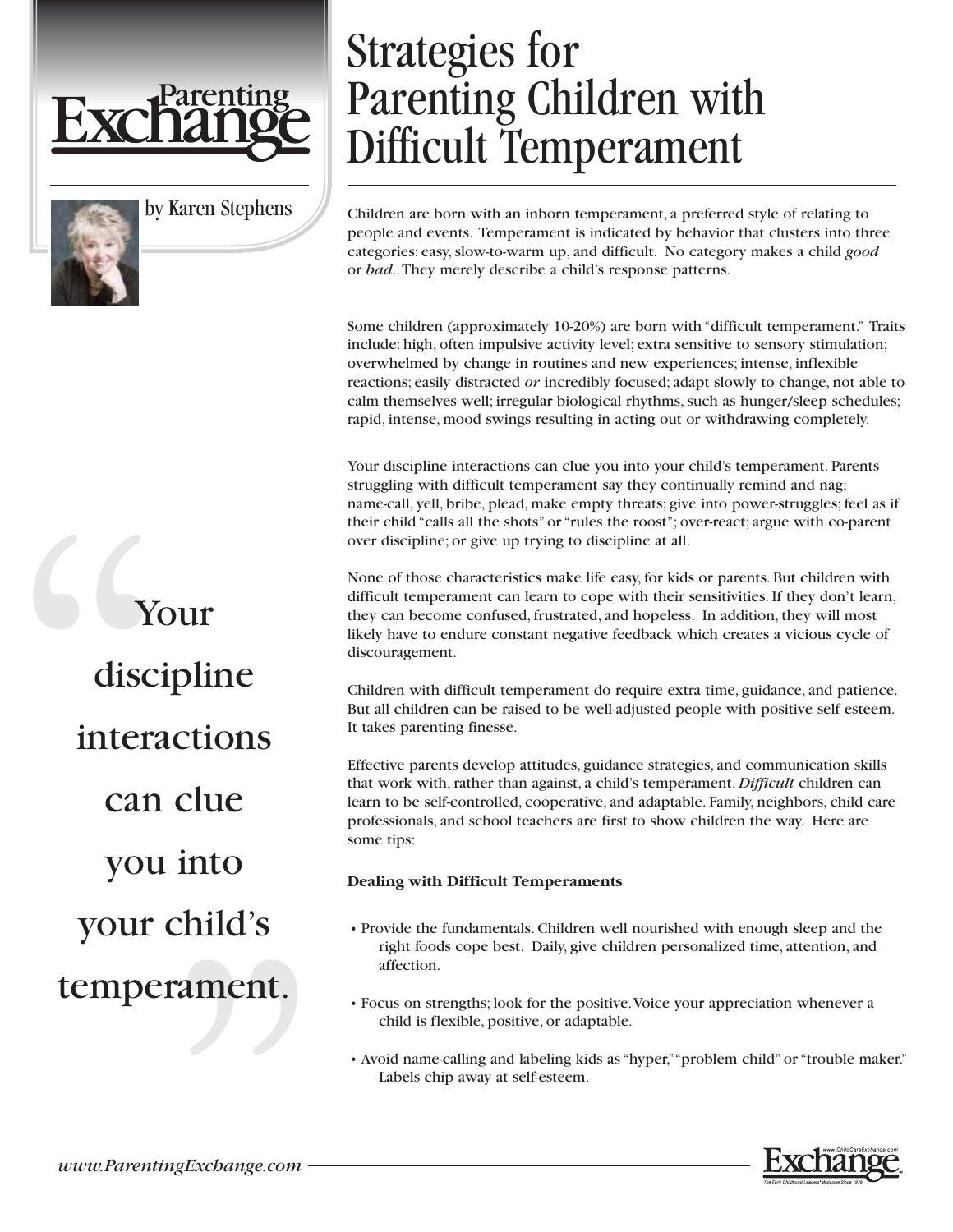- Encourage self-awareness and coping strategies. Example: "Starting a new child care is hard. I know you aren't happy about it. We'll visit several times before you stay all day. What can you do to get to know the children there?"
- Use reflection to help children recognize options. "It looks like that sweater feels too scratchy. Can you find something in your closet that feels better?"
- Be patient, empathize, and interpret temperament traits. Try: "It's hard for you to sit still a long time. Hold on, we'll be at the park soon. See how many stop signs you can find." Or "It's frustrating adjusting to home after visiting with grandpa. Remember, first you brush your teeth, take a bath, and then we read a story before bed."
- Maintain a predictable schedule. Warn children of changes in routine so they aren't caught off guard. "Today we're taking care of Tony because his parents are out of town."
- Try to make smooth transitions. For instance, before it's time to leave the library, let children know when they have time for one more book and then stick to your decision.
- Distractible children hear one thing at a time. Give children simple, step by step directions so they can succeed.
- If your child is overwhelmed by too many choices, limit the number. "Here are two videos you can watch. Which one do you choose?"
- Keep your home calm and predictable. Loud television, music, or family arguments will stress any child, but especially those with difficult temperament.
- Make sure kids get hands-on active play daily; it helps them use energy constructively. A children's discovery museum engages these kids more than going to a sit-down children's concert. Avoid over-scheduling children, but consider a lesson that's a good outlet for energy, such as swimming, gymnastics, or dance lessons.
- Provide more structure if a child regularly becomes overwhelmed and loses control. Maintain predictable wake-up and bedtimes, regular snack and meal times, and have a plan for what will happen each day. On errands, provide structure by giving child a job to do, such as to look for a specific type of cereal as you shop.
- Create safe, cozy and calming spaces in your home where a child can relax or re-gain control when upset or over-stimulated. Remind him/her of relaxing things as such as coping strategies, a favorite stuffed animal, toy, music, or game.
- Rehearse changes that can be anticipated. For instance, before going to the dentist, act out what will happen first, second, and so on.
- Respect children's preferences in terms of food taste, scent, and texture. It's counter-productive to force a child to eat an egg salad sandwich if it comes up in two seconds. Role model flexibility by serving eggs in a way your child can tolerate.
- Coach children towards self control. Every child can be impulsive, but especially spirited children. Help them master language to express feelings. Remind them to find non-aggressive ways to achieve goals.
- Help children regain control during or after tantrums. "You're yelling too loud. When you speak more quietly, I'll listen." "Here's a tissue for your tears. Find another way to show me what you want." "You're so frustrated you're throwing a fit. Breathe slower and more deeply; it can help you calm down."
- Model and encourage positive social skills, such as trading, negotiating, sharing, inviting others to play, asking before entering others' play, offering to help others, asking for help, and sharing play ideas.